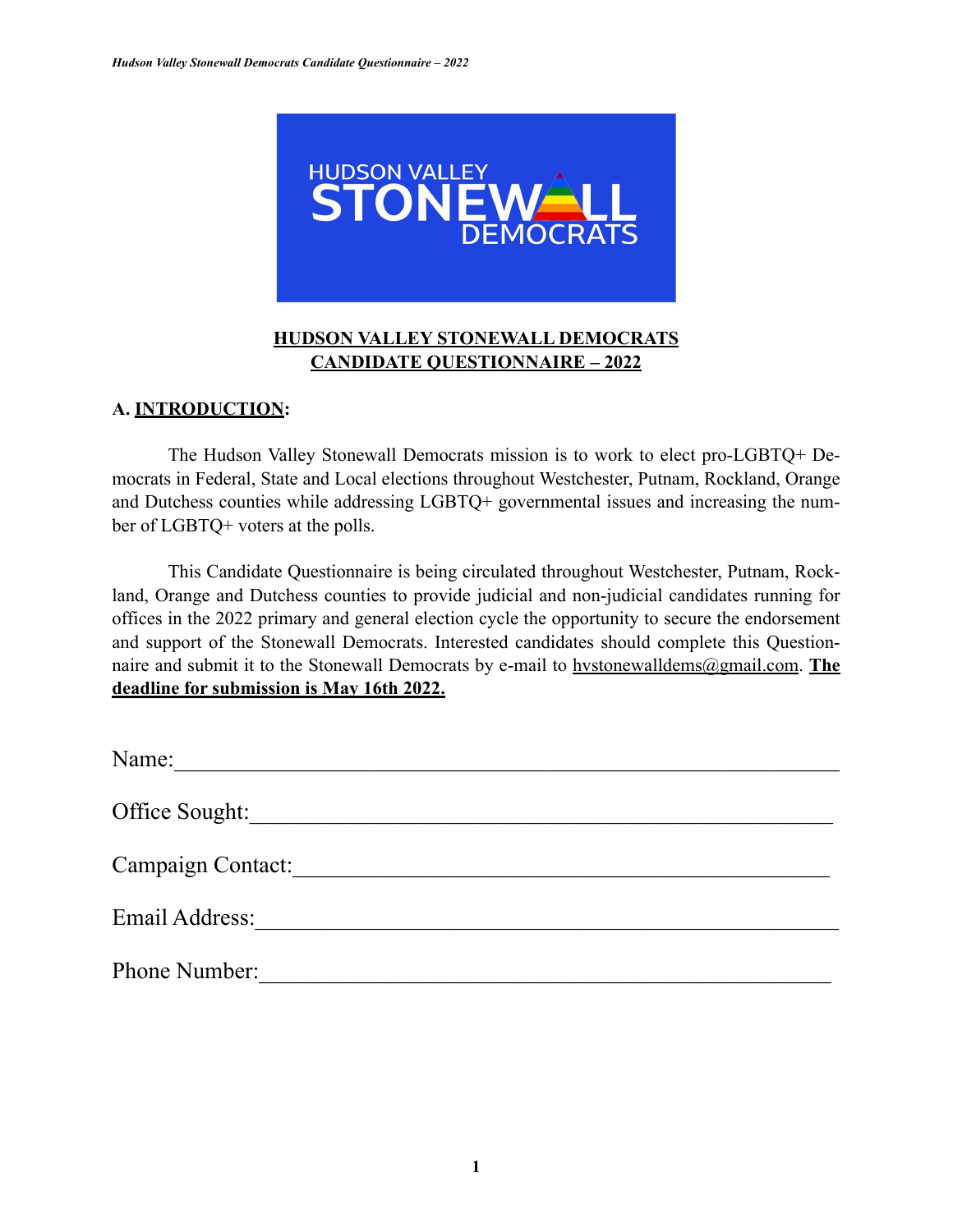## **B. QUESTIONS:**

1. What is your current political party affiliation (including political party and any affiliated political clubs or organizations) and are you, or have you in the last five (5) years held any leadership positions in any such parties, clubs or organizations?

2. Have you ever run for political and/or elected office before and if so: (a) name of political and/or elected office; (b) date you campaigned; (c) election history:

3. What position are you currently seeking and are you an incumbent?

4. What other political party lines have you received and/or will you be seeking?

5. What endorsements have you received as of the date of this questionnaire?

6. What are the top three issues you plan to address that affect the LGBTQ+ community?

7. What LGBTQ+ community engagement and advocacy have you participated in and how do you plan to engage with the LGBTQ+ community moving forward?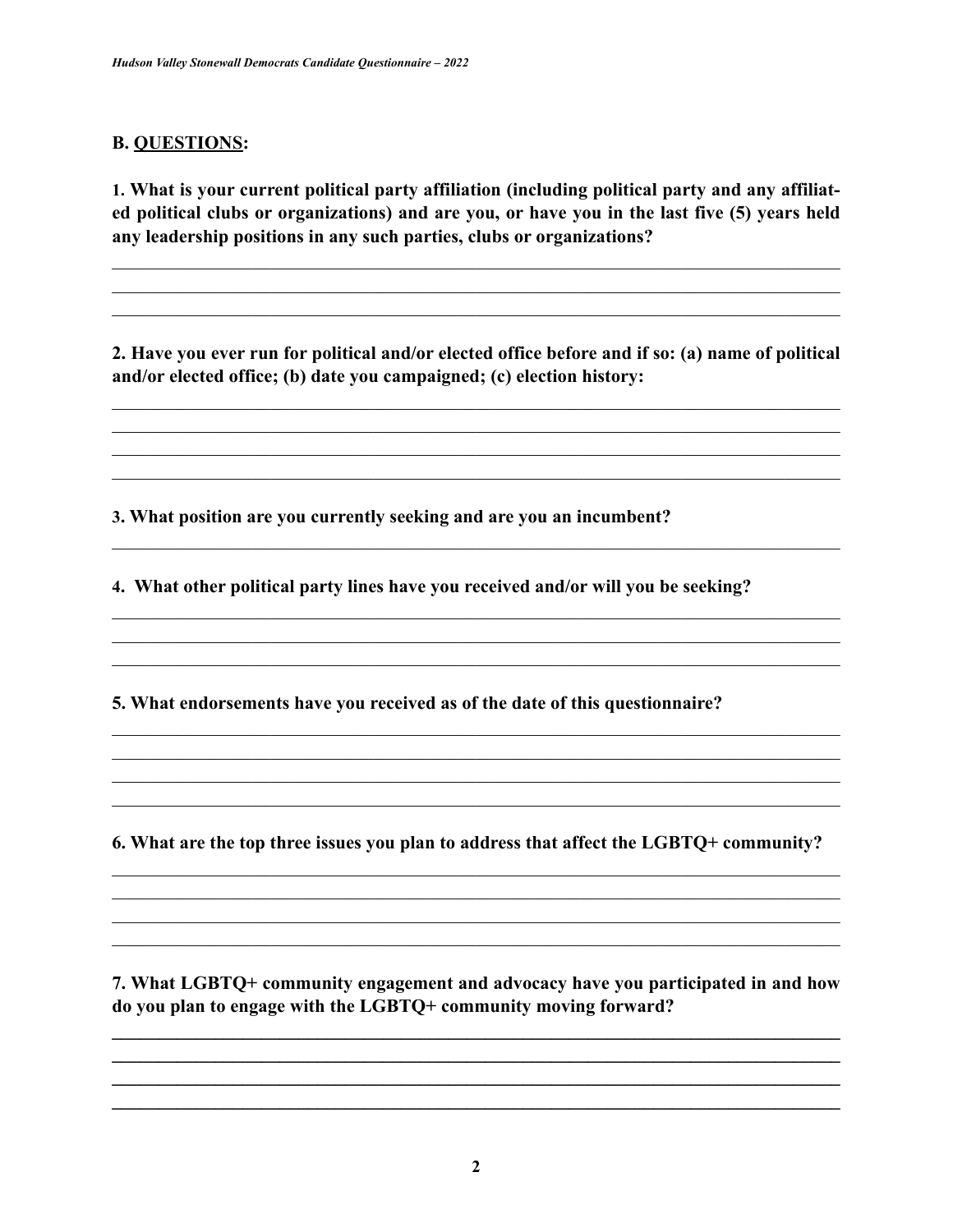8. Have you supported LGBTQ+ organizations in the past and if so (a) how have you participated? (b) name(s) of organizations/groups.

9. How can you ensure that students in public education have LGBTQ+ competent education and access to LGBTQ+ books?

10. What do transgender rights mean to you?

11. Some candidates in more conservative districts find it difficult to balance speaking out/ up on important or controversial issues like LGBTQ+ rights versus isolating some voters. How will you approach this challenge?

12. How do you plan to address criminal justice reform?

Please provide any further information that you believe will be helpful in regard to your background, campaign or otherwise.